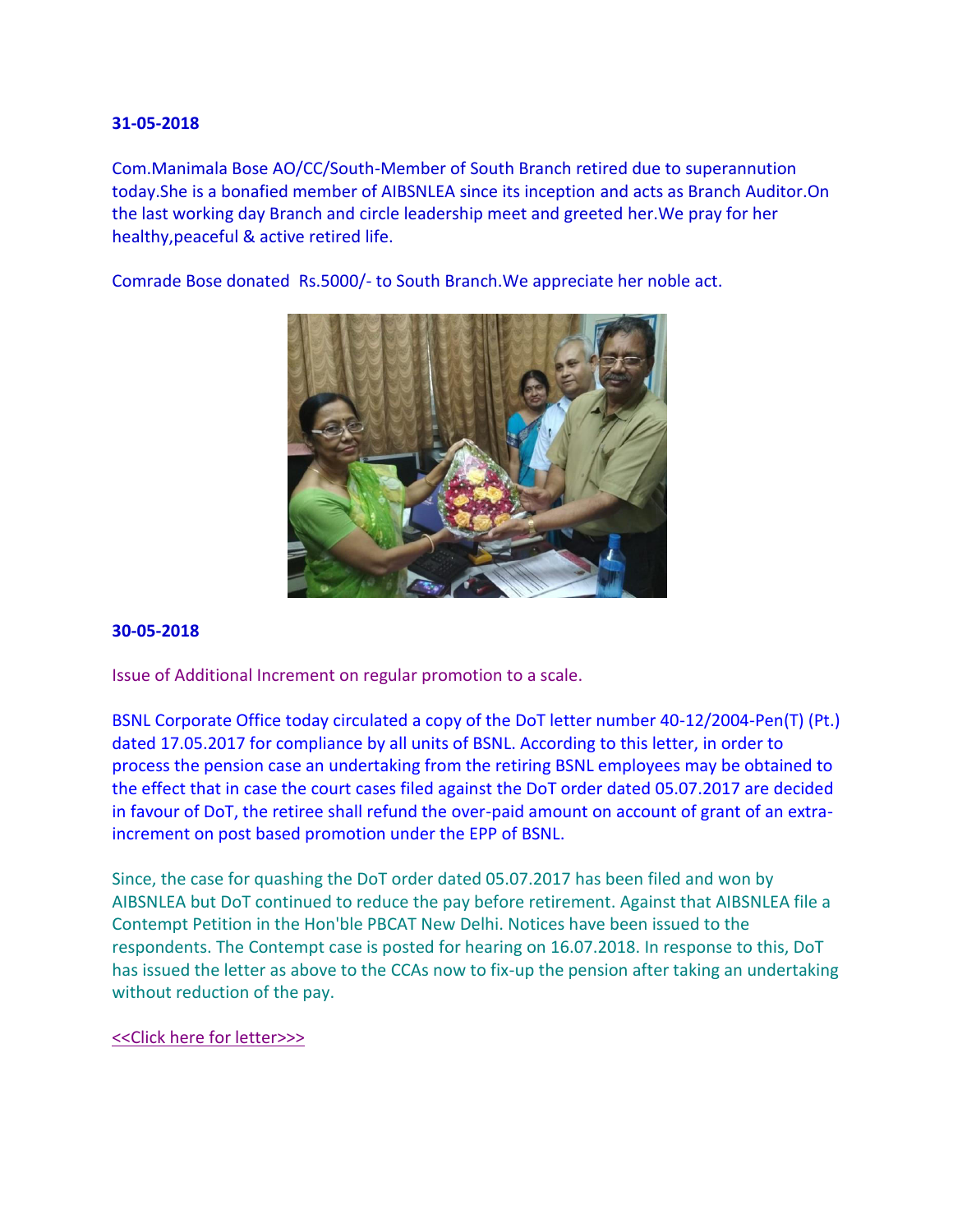Additional list for promotions and posting of JTOs **to the grade of SDE (Telecom) in BSNL under Competitive Quota (33%) on the basis of Limited Departmental Competitive Examination held on 21.06.2015:**

[<<Click here for Letter dated 30.05.2018 for 103 candidates>>>](http://www.aibsnleachq.in/P-II-02_30.05.2018.pdf)

[<<Click here for Letter dated 29.05.2018 for posting of 29 candidates in BSNL CO New Delhi>>>](http://www.aibsnleachq.in/P-II-03_29.05.2018.pdf)

[AIBSNLEA congratulates a](http://www.aibsnleachq.in/PROMOTION%20ORDER.PDF)ll these newly promoted SDEs

#### **30-05-2018**

### **AIBSNLEA notifies its 3rd CWC meet at Dehradun:**

The 3<sup>rd</sup> Central Working Committee meeting of AIBSNLEA after the 5<sup>th</sup> All India Conference Mysuru (Karnataka) will be held at **Forest Research Institute Campus, Dehradun on 18th and 19th August 2018** to transact the following agenda:

1.Discussion and decision on organizational matters.

2. Discussion and decision on the issues of importance on service / welfare matters especially issues related to:

(i) CPCs to fill up the vacant DGM (Eng)/DGM (Fin), DE/CAO, SDE(T)/AO equivalent posts,

(ii) CPSU Cadre Hierarchy and abandon of MTRR/DGMRR,

(iii) Standard pay IDA scales E2 & E3 instead of E1A and E2A IDA pay scales for BSNL Executives and subsequent up-gradation of IDA Pay Scales of E3 by E4, E4 by E5, E5 by E6 and E6 by E7,

(iv) Rs. 22,820/- Pay fixation of JTOs/JAOs post recruited 01.01.2007,

(v) Implementation of Hon'ble Supreme Court judgments on TES Group "B" seniority in true spirit.

(vi) Notional Pay Fixation w.e.f. 01.10.2000 of JTOs/SDEs (C/E/Arch/TF) Engg. Wings and PA Cadre,

(vii) FR 22 (1)a(i) Pay fixation of Officiating JTOs.

(viii) 30% Superannuation benefit to BSNL recruited employees,

(ix) Restructuring of AD (OL) Cadre and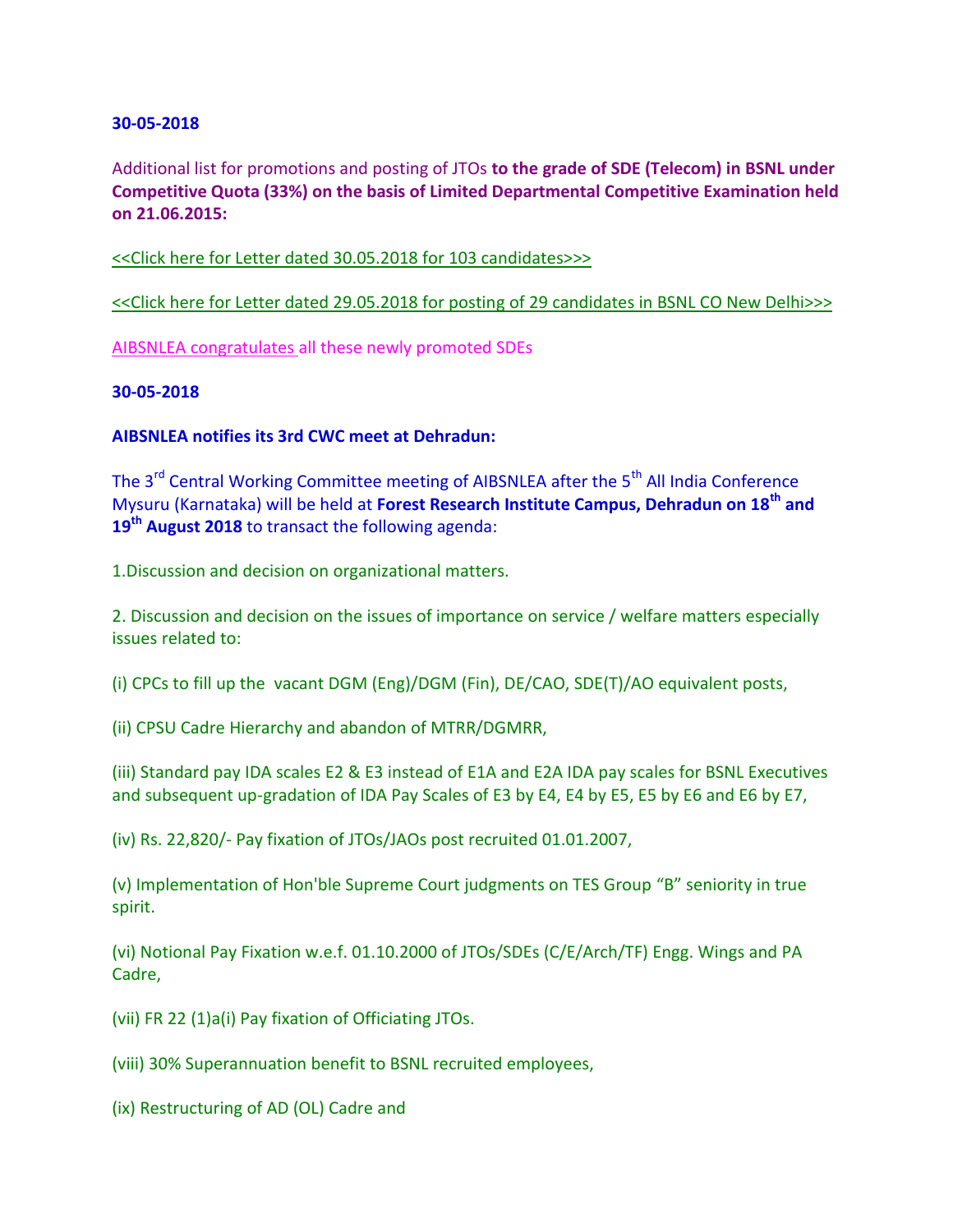(x) BSNL MRS, Group Term Insurance Scheme (GTI) etc.

3. Discussion and decision on the implementation of 3<sup>rd</sup> PRC recommendations for Executives in BSNL.

4. Discussion and decision on burning items related to viability of BSNL i.e. Creation of BSNL's Tower Subsidiary, Payment of Pension contribution on actual basic, Procurement of stores / material, Rental / Tariffs, Strategies on Sales & marketing and merger of BSNL & MTNL etc.

5. Discussion and decision on the relative activities of other Executive Associations and Non-Executive Unions.

6. Discussion and decision on the venue of  $6<sup>th</sup>$  AIC.

7. Any other items with the permission of chair.

All CHQ Office Bearers, Advisors, Consultants, Circle Presidents, Circle Secretaries and Central Working Committee members of AIBSNLEA are requested to attend the meeting. Detailed Programme / agenda shall be circulated at the venue before start of the meeting. **The CHQ Office Bearers meeting will be arranged at the same venue on 17th August 2018 at 18.00 Hrs.**

The boarding and lodging arrangements have been made from  $17<sup>th</sup>$  August 2018 to 20<sup>th</sup> August 2018. **For more details Shri B.M. Dhyani, Circle Secretary, Uttarakhand Circle may please be contacted at 9412000909.** The venue is 30 Kms away from the airport and 4 Kms from Railway Station. Buses are passing through in-front of the venue itself.

## [<<Click here for letter>>>](http://www.aibsnleachq.in/CWC_180530.PDF)

## **28-05-2018**

## **Congratulation!**

**Com.Aloke Das, Com.Niyati Roy, Com.Priyambada Dutta, Com.Ganesh Prasad, Com.Ananda Prasad Sarab members of AIBSNLEA/CTD qualified in the LDCE.** 

#### **26-05-2018**

AIBSNLEA's untiring and persistent efforts yielded result in getting released promotion and posting of JTOs to the grade of SDE (Telecom) in B.S.N.L. under Competitive Quota (33%) on the basis of Limited Departmental Competitive Examination held on 21.06.2015

[<<Click here for Letter>>>](http://www.aibsnleachq.in/PROMOTION%20ORDER.PDF) [<<<Undertaking>>>>](http://www.aibsnleachq.in/UNDER%20TAKING.PDF) [<<<<List in Excel Format>>>>](http://www.aibsnlearaj.org/ATTACHMENTS/PROMOTION/JTO_LDCE_PRO_180525.xlsx)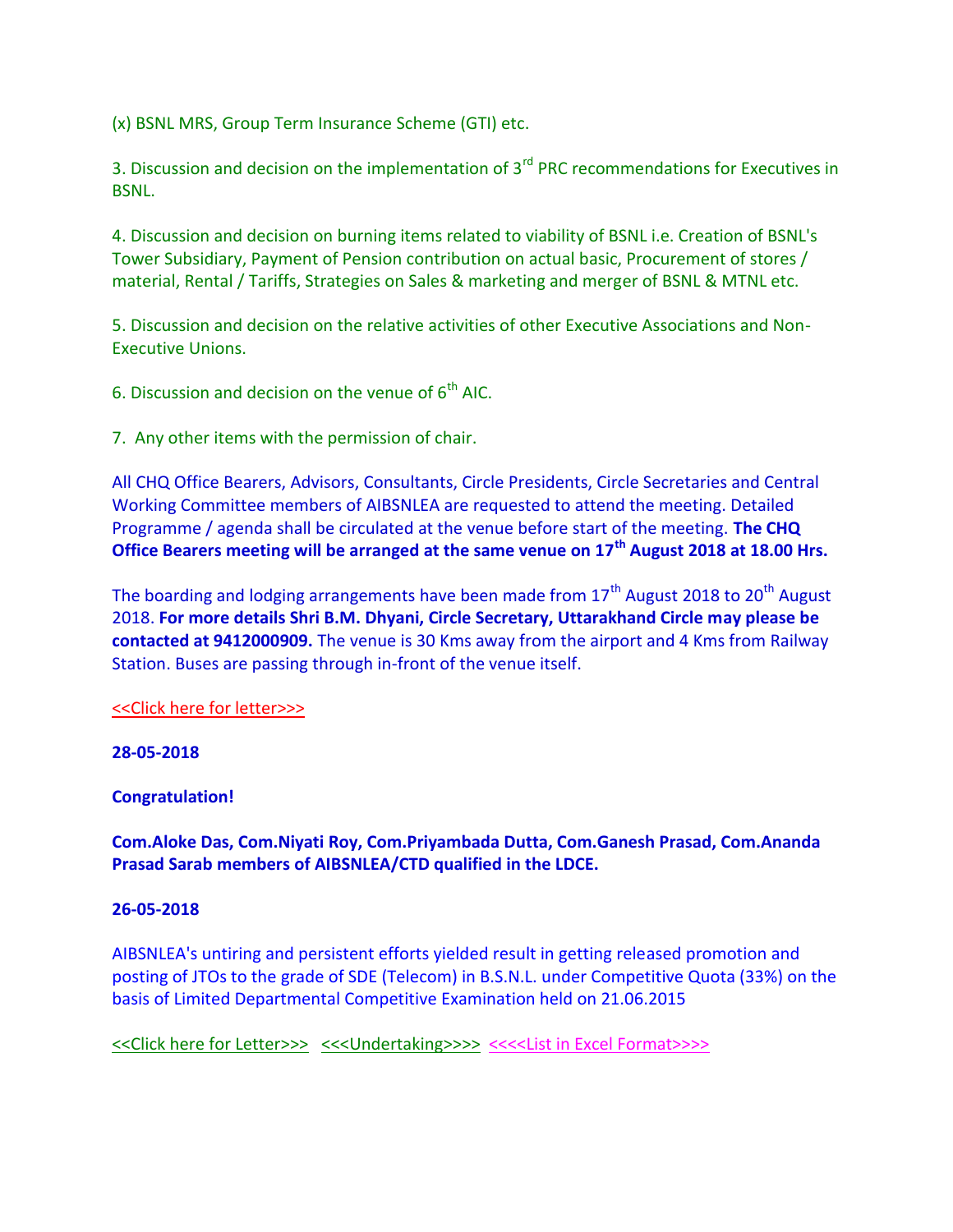AIBSNLEA is thankful to CMD, BSNL, Director(HR) BSNL Board, GM(Pes.), Jt. GM(Pers), OSD to Director (HR), BSNL Board.

Similarly AIBSNLEA is trying to get released the Promotion orders from JTO to SDE(T) of SCF quota wherein the vigilance clearance are being collected of all eligible JTOs and CPC from JTO to SDE(T) will be expedited after 30th May,2018 on pronouncement of Judgement by Hon'ble High Court, Kerala.

## **26-05-2018**

CS, President, OS and CWC member attended the GB meeting of TBZ branch. BS was also present there. It was decided to hold the branch conference with in June'18 to elect a new branch committee consisting seven members and one CEC member. All the members present there unanimously resolved to carry out the proposal.

## **25-05-2018**

CS and President with OS(E) met GM(HR) for early solution of some pending problems. We also requested him to arrange JAO phase-III training at NACBTTC, Kalyani instead of CTTC if the latter fails to arrange.

GM appreciated our concern and assured to solve the problem at the earliest. For training he said that if GM(HR)/WB circle communicates in this matter CTD can take steps to arrange training at NACBTTC.

OS(E) communicated to CS/WBT in this regard. We hope the case will be solved suitably.

## **25-05-2018**

Creation of the Tower Subsidiary Company of BSNL- Status of the Court Case filed by the Executive Associations of BSNL i.e. AIBSNLEA, SNEA, & AIGETOA:

All Unions and Associations of BSNL decided to file a Writ Petition against the creation of BSNL Tower Subsidiary Company in the name of AIBSNLEA & SNEA. Accordingly, the Writ Petition was prepared wherein AIGETOA also became party later-on.

The case filed by these Executive Associations of BSNL i.e. AIBSNLEA, SNEA & AIGETOA has been registered in the Hon'ble High Court of Delhi vide WP No. 5758/2018 and came for hearing on today in the Court No. 10. After a brief hearing, Hon'ble High Court passed an order that the operation of this Subsidiary Tower Company shall be subject to out come of this case and posted for next date of hearing on 25.09.2018.

It is an achievement towards BSNL Associations & Unions.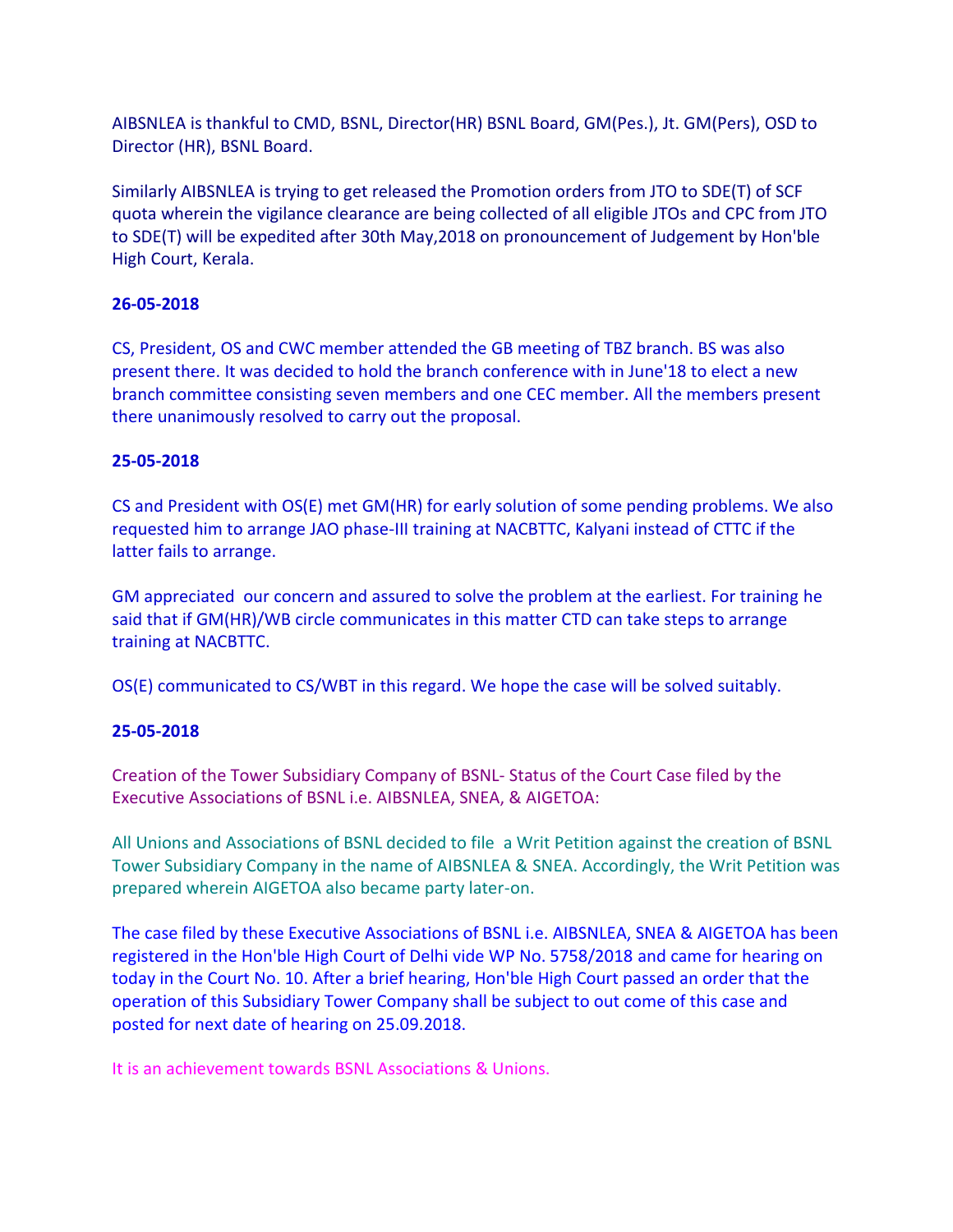AUAB defers the call for walk-out and conducting rallies on 28.05.2018, against Subsidiary Tower Company: Based on the notice issued today, by the All Unions and Associations of BSNL, for organising walk-out and rallies on 28-05-2018, the CMD BSNL invited the leaders of the AUAB for talks. The talks started at 16:30 hrs. and lasted for almost two hours.

In the meeting, the CMD BSNL informed the AUAB leaders that the item of Subsidiary Tower Company is not there in the agenda for the BSNL Board meeting to be held at Hyderabad on 28- 05-2018. He also made an appeal to withdraw the struggle. Thereafter, a meeting of the AUAB was held. In view of the information given by the CMD BSNL, the meeting unanimously decided to defer the call for organising walk-out and rallies on 28-05-2018.

We are thankful to our members who supported the cause and got prepared for participation in the agitation programme.

### **22-05-2018**

Grievance Redressal Cell for the Retired Employees.

AIBSNLEA & AIRBSNLEWA's consistent efforts yielded results in getting released order for opening of a Grievance Redressal Cell (GRC)- A Single window and easily accessible cell in BSNL Corporate Office for the Retired Employees under the SR Cell of BSNL Corporate Office.

The Contact details of the Cell are as under:

Tel: 011 2376 6063

Fax: 011 2373 4338

email[: bsnlretiredemp@gmail.com](mailto:bsnlretiredemp@gmail.com)

We extend our sincere thanks to Director (HR), BSNL Board and GM (SR), BSNL Corporate Office for opening of the GRC on our request.

#### [<<<Click here for the Office Order>>>>](http://www.aibsnleachq.in/Retired%20Redressal%20Forum0001.pdf)

We request all the pensioners to make full use of this Cell and post all their grievances to the email id given. Any type of grievances including pending medical bills, non/delay payment of leave encashment, wrong calculation of pension amount or any other grievances may be posted. This has been introduced after continuous effort by AIBSNLEA & AIRBSNLEWA's and success of the scheme will depend on how pensioners use it.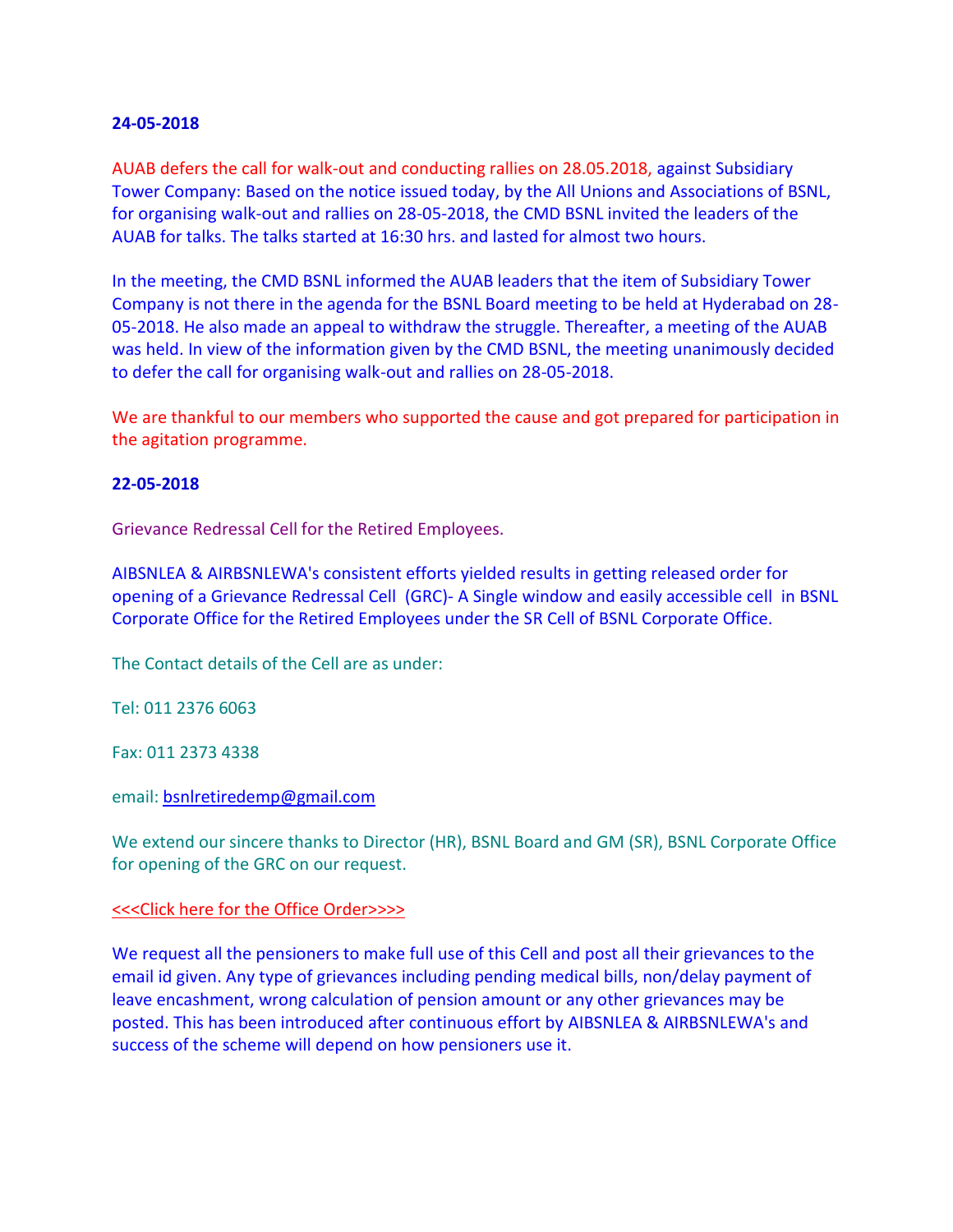We have also requested to introduce an online form linked with an icon at BSNL portal (www.intranet.bsnl.co.in), so that the pensioners can enter their grievances directly in the portal online. This also being prepared and will be in operation shortly.

Pl. share the information with all the BSNL pensioners.

### **19-05-2018**

### **Congratulations!**

The transfer order of Mr.Gautam Dutta DE/Jdv. has been cancelled. He will be retained in Jadavpur area. We are grateful to PGM(NWO/CFA II) for his kind cooperation in this regard.

#### **18-05-2018**

## **Meeting with CMD BSNL Com Prahlad Rai with his office bearers met CMD BSNL and discussed about implementation of 3rd PRC in BSNL with 15% fitment benefit:**

He apprised CMD BSNL regarding our discussions held with Secy. Telecom. & Member (Finance) DoT in the informal meeting held on 11.05.2018 regarding implementation of 3rd PRC in BSNL, payment of pension contribution on actual basis instead of maximum of the pay scale and pension revision. CMD confirmed that now there is a move in DoT to draft the Cabinet Note on relaxation in the affordability clause of 3rd PRC report w.r.t. BSNL. CMD also mentioned that we will strict for 15% fitment benefits. He further mentioned that our efforts are yielding the results now.

#### **18-05-2018**

Immunity from transfers of office bearers of Associations :

BSNL Corporate Office has decided to call for details of officer bearers of recognized/support/SEWA associations at SSA/Circle level/CHQ.

Further, circles are requested lo incorporate the statistics of such office bearers against their names in the long stay list of the circle which is due to furnish for the financial year 2018- 19.

#### [<<<Click here for the Letter>>>>](http://www.aibsnleachq.in/IMMUNITY_18.05.2018.pdf)

### **17-05-2018**

#### **GS writes to:**

1. **Shri Manoj Sinha Ji,** Hon'ble Minister of State for Communications (I/C), **New Delhi regarding:**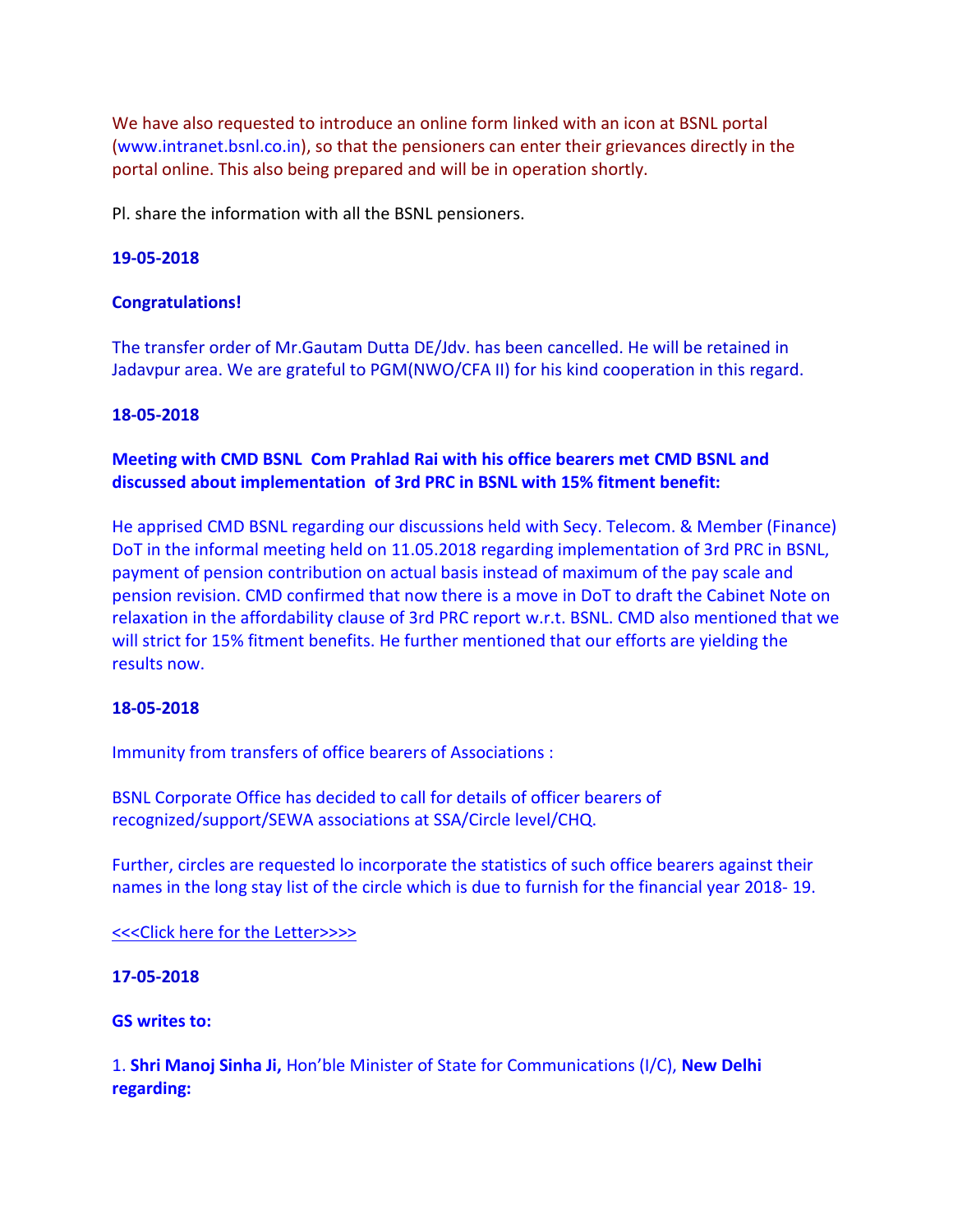## (A). **Our serious concern over Transfer of BSNL Assets to DoT.**

### [<<<Click here for the Letter>>>>](http://www.aibsnleachq.in/MOSC_Asset_180517.pdf)

2. **Shri Anupam Shrivastava, CMD, BSNL regarding:** 

**(A). Filling-up of the vacant Four Executive Director (ED) posts in BSNL – Our concern regarding.**

### [<<<Click here for the Letter>>>>](http://www.aibsnleachq.in/CMD_ED_180517.pdf)

**(B). Discrimination and anomaly between executives of Civil/Electrical/Architecture/TF and Finance/Telecom - Reg.**

[<<<Click here for the Letter>>>>](http://www.aibsnleachq.in/CMD_180516.pdf)

#### **15-05-2018**

### **Promotion from JTO to SDE under SCF & LDCE:**

BSNL Corporate Office had called for the Gradation List Particulars and VC for promotion to SDE grade under SCF & LDCE quota. Till date, the requisite information is not received from 22 Circles. [<<<<Click here for the Letter>>>>](http://www.aibsnleachq.in/P-II-IV_14.05.2018.pdf)

All the Circle Secretaries are requested to ensure timely submission of the requisite information including the VC.

## **15-05-2018**

CS and AFS attended the opening ceremony of Eden City Maheshtala Exchange. CGM, PGM(NWO/CFA-II), PGM(Plg) and DGM(NWO/Alp) were present. CGM addressed the dweller of Eden City in an interactive meeting. The exchange has the fibre and copper connectivity to every tower and can provide 24X7 fault free service for LL, BB and FTTH service.

#### **14-05-2018**

It has been learnt that our present GM(HR) Mr.P.K.Mahapatra is going to be transferred to his home town Bhuvaneshwar, Odisha. Mr.T.N.Thakur will take over as new GM(HR) soon. CS, ACS, President along with OS(E) met GM(HR) and requested him to settle some pending issues before leaving. GM assured to settle all cases at the earliest.

Later, CS and OS(E) met GM(Fin) and requested him for implementation of a few request transfer cases of Accounts wing, GM assured to consider the cases suitably.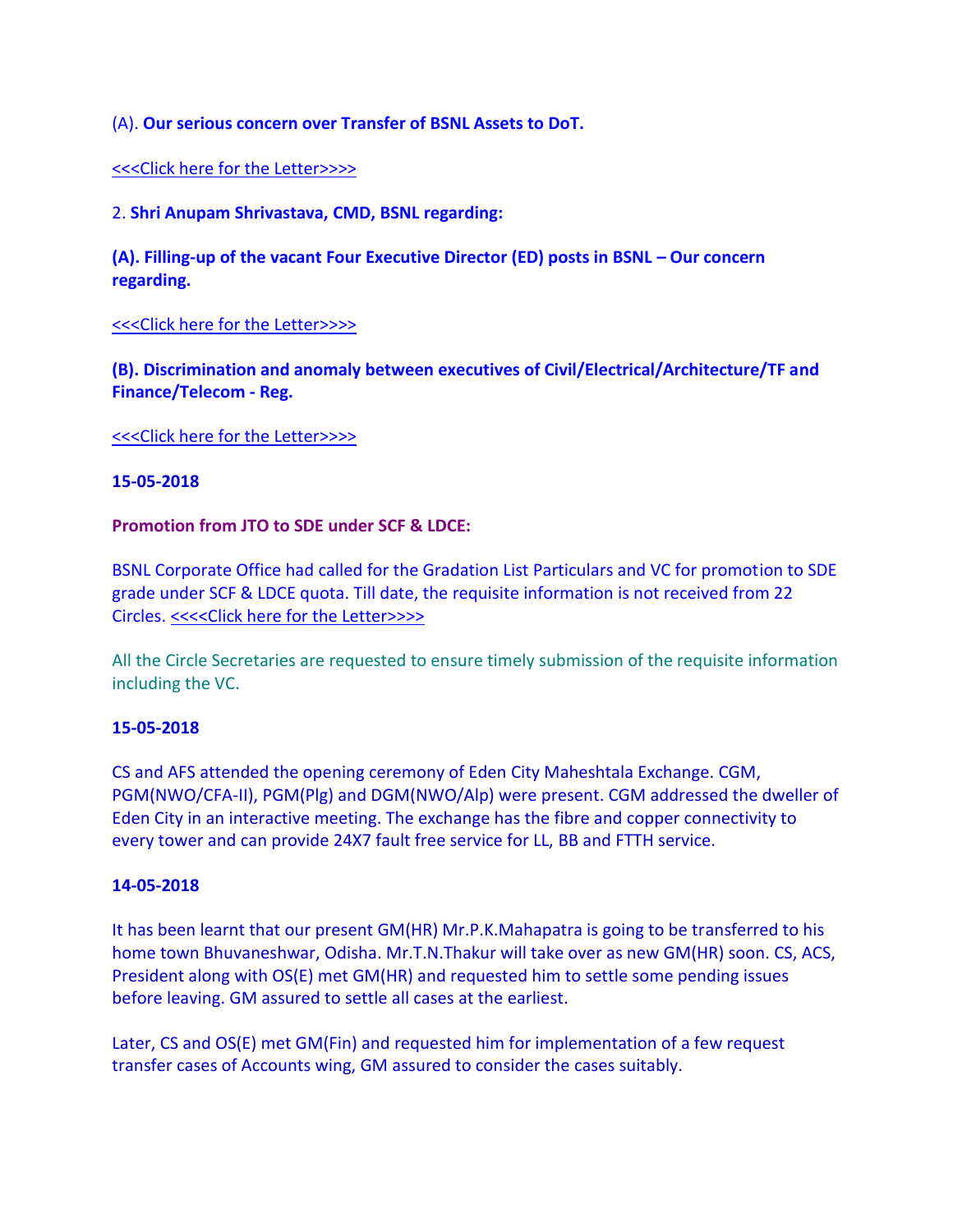# **BSNL CO issues order to stop curtailment of Extra increment due to fixation in the same scale after availing EPP .**

DoT order was challenged by **AIBSNLEA** as well as certain affected executives before CAT, Principal Bench, Delhi in OA No. 2649 /2017 [MA No. 2791/2017 & 3225/2017] and Hon'ble CAT Principal Bench, DElhi vide its order dated 21-12-2O17 has quashed and set aside the DoT order dated O5-O7-2O17 . (See order here)

### **12-05-2018**

**Meeting with Dir(PSU) DoT:-** GS, President, AGS (DR) met Dir(PSU) DoT and discussed regarding.

**a) Implementation of 3rd PRC in BSNL with 15% fitment benefit:** We requested Dir(PSU) for the implementation of 3<sup>rd</sup> PRC in BSNL with 15% fitment benefit as recommended by BSNL Board. We also pleaded that administrative ministry can consider implementation of 3<sup>rd</sup> PRC in BSNL as per its recommendations on affordability clause. However, the reply from DPE in this regard has also been received in DoT long before. Dir(PSU) mentioned that the DPE reply has been given cognizance by all the Sr. Officers in DoT but further action is yet to be taken. It seems that the work regarding preparation of Cabinet note for relaxation in the affordability clause has not yet started in DoT. This a serious situation and all the Unions and Associations of BSNL Should immediately decide their strategies to impress upon DoT for the settlement of this issue otherwise the issue will linger on in DoT.

**b) Reply to BSNL on CPSU cadre hierarchy:** Dir (PSU) confirmed that Jt. Secy. (Admn) Dot being the Govt. Nominee Director of BSNL Board has sent his observations to BSNL for the rectification in the CPSU Cadre hierarchy proposal before its placement in the next BSNL Board meeting which scheduled to be held on  $28<sup>th</sup>$ May 2018.

## **11-05-2018**

#### **GS writes to:**

**The DDG (Estt), DoT, regarding denial of first time bound promotion received by BSNL Executives of Calcutta Telephones by office of Pr. CCA Kolkata causing reduction of Pension and pensionary benefits.** [<<<<Click here for the Letter>>>>](http://www.aibsnleachq.in/DDG_Kolkata_180510_1.pdf) 

#### **11-05-2018**

Modification / addition / deletion in the SDE (T) RRs 2002 <<<<<<<<<<<<<<<<<<<<<<<>

Interpersion of the Order>>>>>>>>>>>>>>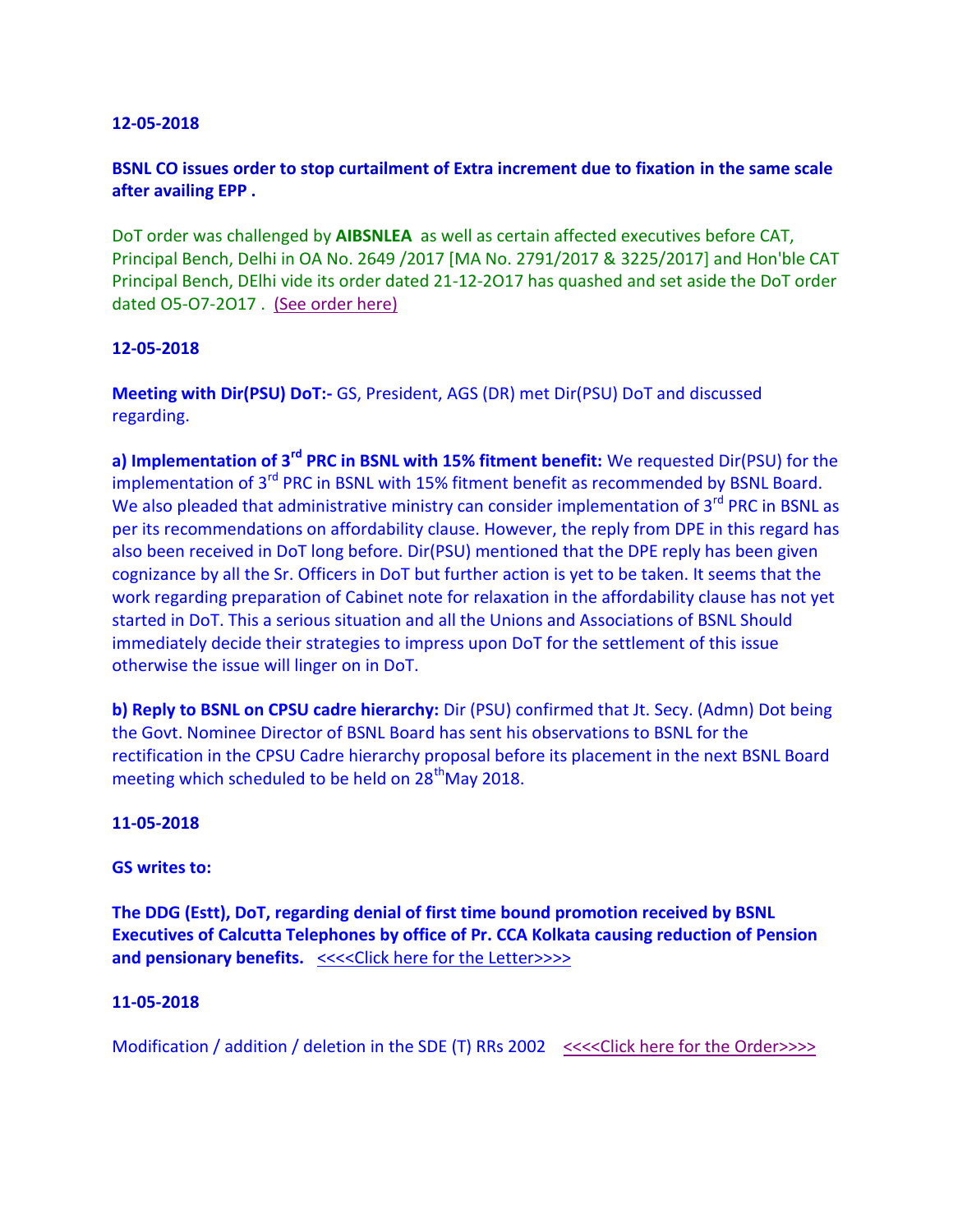On 11-05-2018 CS addressed on behalf of AIBSNLEA/CTD the Street Corner meeting organised by AUAB/CTD at Taratala Crossing demanding the need of roll back of STC to save BSNL.VP Com.Atanu Majumder and members from Behala were present in the meeting.

### **10-05-2018**

Today Street Corner meeting was arranged by AUAB/CTD at Jadavpur 8B Bus Stand.Leaflet containing demands of Roll Back of STC was distributed among common people.On bebalf of AIBSNLEA/CTD CS Com.Subhasis Mitra & BS/South Com.Atanu Majumder explained need of struggle to survive all PSUs including BSNL for the benefit of common people.Our members from Jadavpur an South were present.

### **10-05-2018**

**Meeting on curtailment of wasteful expenditure in BSNL: -** The informal meeting with the representative of Unions/ Associations was held today at 15:00 Hrs. to discuss the curtailment of wasteful expenditure in BSNL. AIBSNLEA suggestions/ feedback submitted vide letter no. AIBSNLEA/CHQ/CMD/2018 dated 07.05.2018, 19 issues were discussed on threadbare. During discussions GM Budget and GM (SR) assured to appraise our feelings to the higher Management.

We strongly protested against the move of curtailment of medical facility by reducing no. of days from 25 to 15 days on the pretext of curtailment of wasteful expenditure. We categorically told that BSNL MRS was approved by BSNL Board and now cannot be amended by administrative orders and it cannot be a wasteful expenditure. After detailed discussions GM (Budget) BSNL CO assured no curtailment in BSNL MRS facility. He also assured that the necessary order w.r.t. medical claims will be issued shortly w.e.f. 01.04.2018 for BSNL pensioners.

The main emphasis was given on curtailment on electricity expenditure which is amounting about Rs.2500 Crores per annum and the immediate 10% curtailment is required for which necessary instructions will be given to the Circles to form the committees to examine the areas where the curtailment is possible.

To reduce legal expenses the volume of amount will be examine and on that basis only appeals to the higher Benches will be proposed.

To reduce the expenditure on motor vehicles will be reviewed and the common pool concept in administrative offices will be adopted.

The BSNL IQs proper maintenance will be ensured to avoid expenditure on stay in Hotels etc.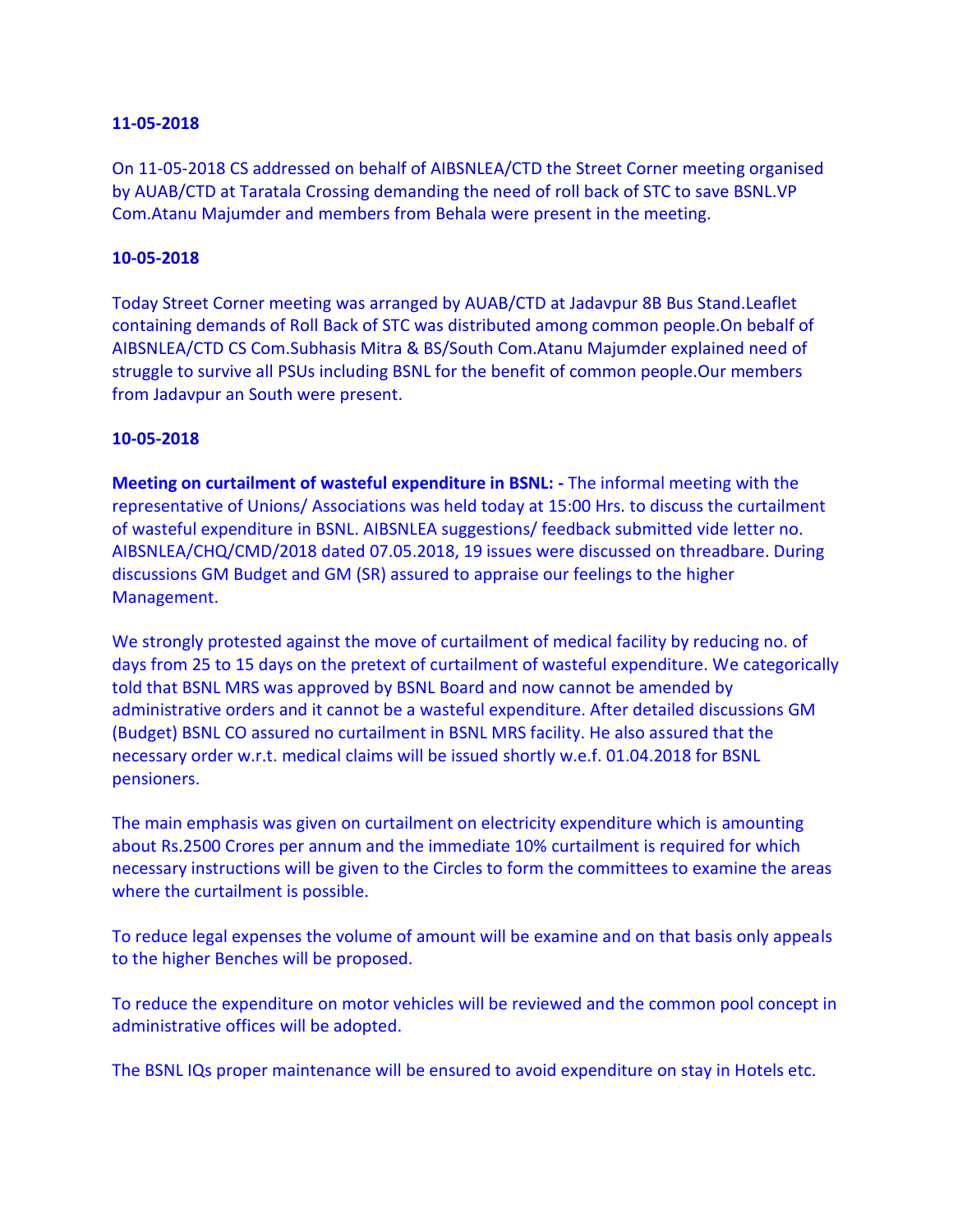**Meeting with GM(Pers):-** GS, President AGS(HQ) and AGS (DR) met GM(Pers) and discussed regarding

 Filling up of the Vacant Group-A and Group-B equivalent posts: We extended our sincere thanks to GM(Pers) for getting approved the proposal to initiate CPCs to fill up the vacant Group-A and Group-B level posts subject to outcome of the Court cases. GM(Pers) appreciated our concern and mentioned that BSNL management committee has given clearance to initiate CPCs. He immediately issued instruction to the concerned officers in Pers cell to move the proposal for initiating CPCs in all discipline up to 17<sup>th</sup> May 2018. He assured an early action in this regard.

Similarly, we requested to issue promotions orders for LDCE qualified JTOs to the post of SDEs subject to VC in view of the decisions taken by the Management Committee for initiation of the CPCs. GM (Pers.) assured an early action in this regard also.

AIBSNLEA was continuously pursuing for initiating CPCs and promotions of the LDCE qualified JTOs..

## **09-05-2018**

Due to the constant persuasion by Circle and active intervention of OS(E) and our beloved GS the long awaited transfer order of P Sridhara Aigal (DGM/NWO/Central) to his hometown issued. We are thankful to CTD/Admn.also in this regard (see order)

## **09-05-2018**

# **Promotions in BSNL:**

AIBSNLEA's consistent efforts yielded results in getting approved the proposal of promotions through CPCs and LDCE subject to out come of court cases from the Management Committee of the BSNL Board. AIBSNLEA conveys its sincere gratitude and thanks to the CMD, Director (HR), GM (Pers.) and entire team of Pers. Cell for their untiring efforts in this regard.

## **09-05-2018**

On 09-05-2018 in the call of AUAB/CTD Com.Ashoke Ghosh ACS addressed the Street Corner meeting arranged in front of **CGO Complex, Salt Lake** on behalf of AIBSNLEA/CTD demanding roll back of Subsidiary Tower Company.

## **09-05-2018**

On 08-05-2018 in the call of AUAB/CTD Com.Arindam Roy OS addressed the Street Corner meeting arranged in front of **BOI,Sealdah** on behalf of AIBSNLEA/CTD demanding roll back of Subsidiary Tower Company.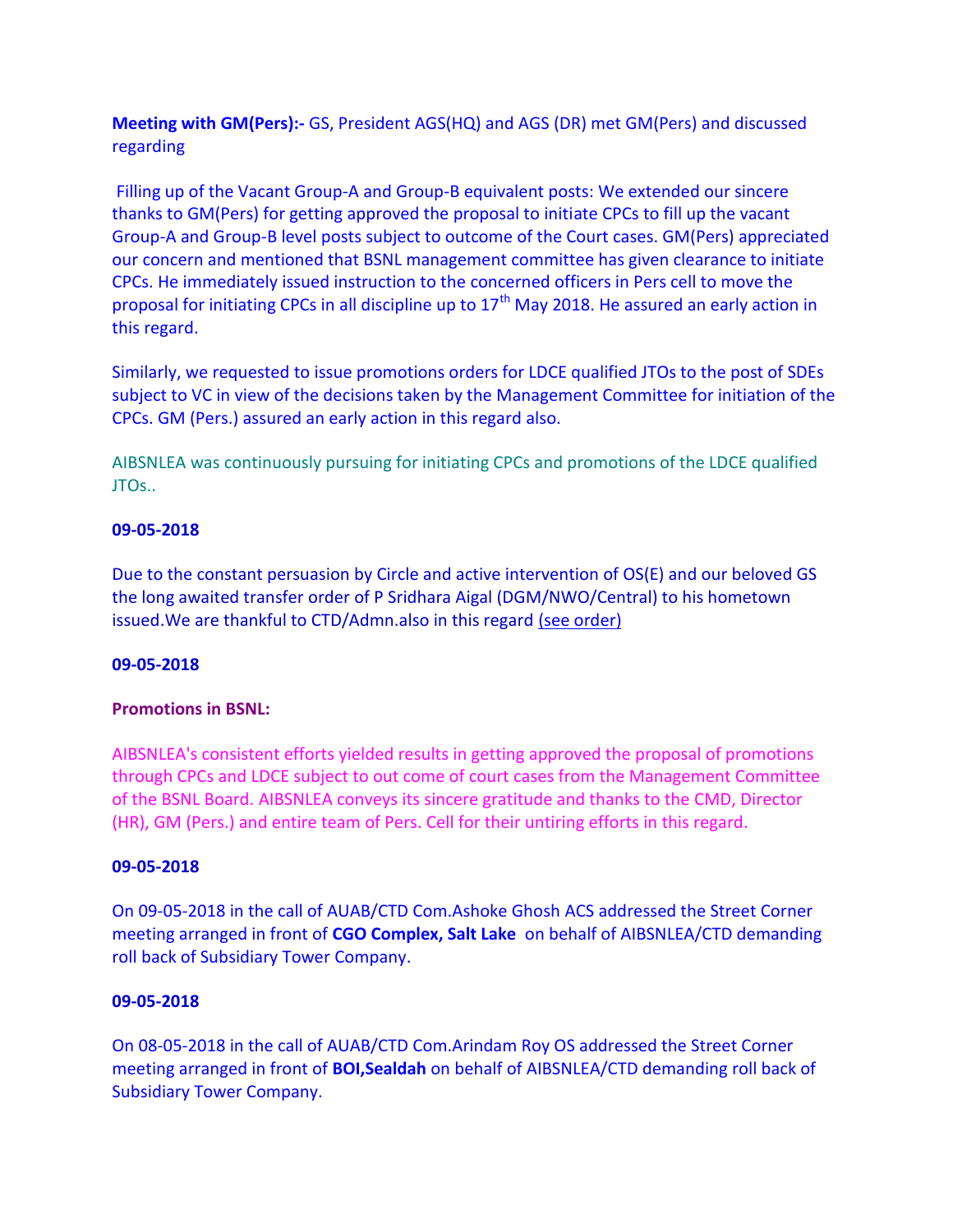GS writes to **Smt. Sujata Ray,** Director (HR/Finance), BSNL Board regarding: Vacancy of Accounts personnel in Kolkata,as per our request. (See Letter Here)

#### **08-05-2018**

On 07-05-2018 in the call of AUAB/CTD Com.Arindam Roy OS addressed the Street Corner meeting arranged in front of **TBZ exchange** on behalf of AIBSNLEA/CTD demanding roll back of Subsidiary Tower Company.

### **04-05-2018**

On 04-05-2018 Com. CS Subhasis Mitra alongwith comrades of Telephone Bhawan Branch attended the Joint Convention on the subject " Development of BSNL Services & Increase of Revenue earning" organised by BSNLEU ,CTD Circle. Com. CS in his speech told that this the time to raise into the occasion & again make CTD one of the most profit making circle of BSNL.

CGM CTD graced the occasion.

### **04-05-2018**

President alongwith OS attended the meeting of AUAB/CTD on 03-05-2018.It was decided to implement the following programme throughout CTD as per call of AUAB/CHQ.

1.Four Street Corner meeting will be organised in prominent places of Kolkata(to be decided suitably) after Office Hours from 7th to 11th May 2018.

2.A leaflet will be issued seeking public support for roll back of Subsidiary Tower Company in National Interest.

3.Memorandum under the letterhead of AUAB,signed by Secretaries of all constituents will be faxed to

a)Prime Minister b) Dept. of Public Enterprise(DPE) and c) Ministry of Heavy Industries.

#### **04-05-2018**

On 03-05-18 ACSs ,BP & BS of Central Branch met DGM(Central) and negotiated some transferposting cases amicably and successfully.We congratulate the young BS Bipin for his maiden meeting with the management.